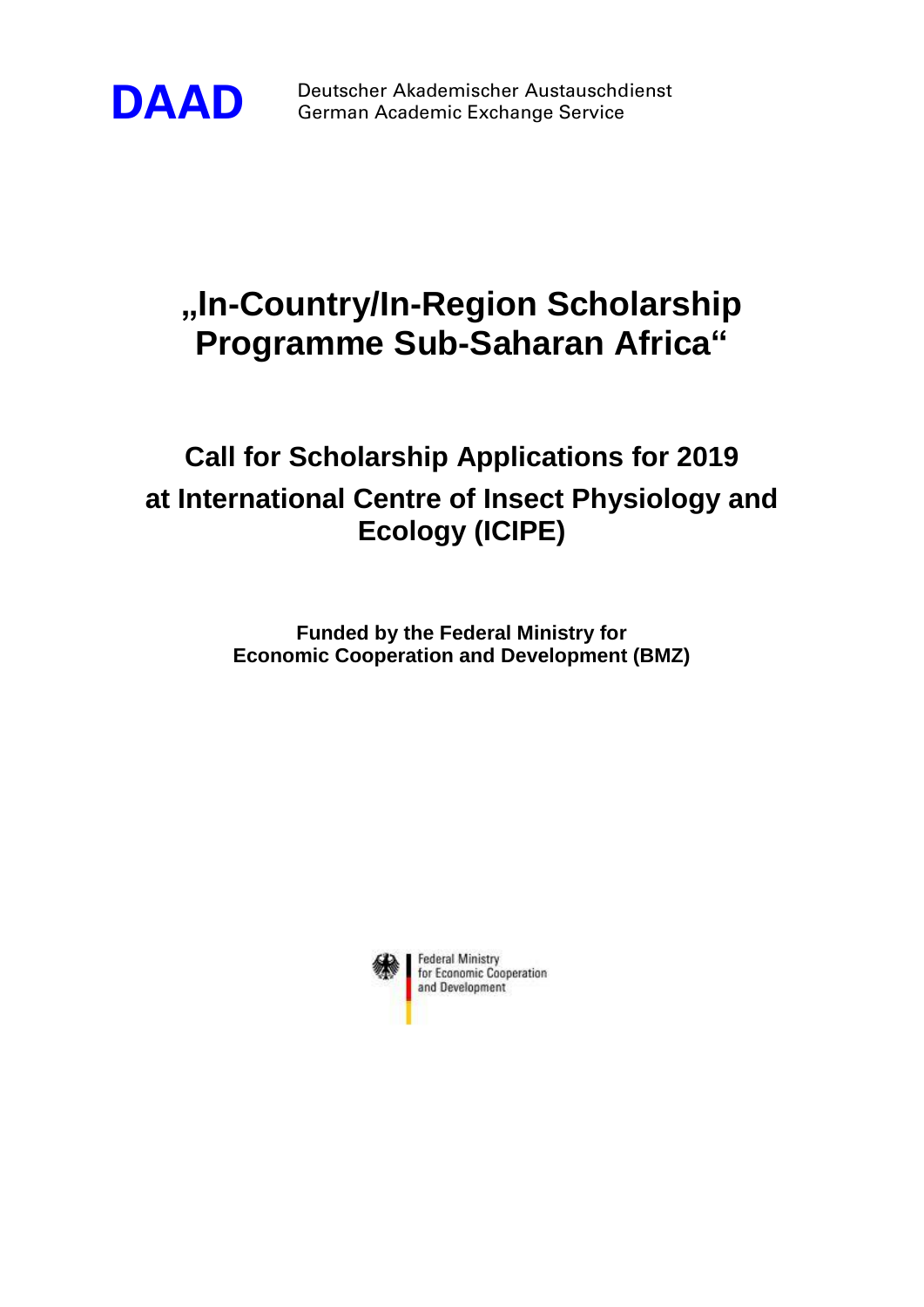

| Programme<br><b>Objectives</b>     | DAAD (German Academic Exchange Service), as a publicly funded, selfgoverning<br>organisation of the institutions of higher education in Germany, promotes<br>international academic exchange as well as educational co-operation with<br>developing countries through a variety of funding and scholarship programmes.<br>As part of the "In-Country/In-Region Scholarship Programme" DAAD offers<br>scholarships for PhD studies. The programme is funded by the German Federal<br>Ministry of Economic Cooperation and Development (BMZ) and aims at university<br>staff in the first line, without neglecting the public sector demand of academically<br>trained personnel.                                                                         |
|------------------------------------|---------------------------------------------------------------------------------------------------------------------------------------------------------------------------------------------------------------------------------------------------------------------------------------------------------------------------------------------------------------------------------------------------------------------------------------------------------------------------------------------------------------------------------------------------------------------------------------------------------------------------------------------------------------------------------------------------------------------------------------------------------|
|                                    | The target group for scholarships are graduates and postgraduates from Sub-<br>Sahara Africa with a first academic degree if applying for a Master's programme,<br>or with a Master's degree if applying for a doctoral programme who want to pursue<br>Master's or PhD courses in their home country (so called In-Country<br>scholarships) or in another Sub-Sahara African country (so called In-Region<br>scholarships).<br>It has been agreed upon that DAAD cooperates with ICIPE by offering up to 3 In-<br>Country scholarships and up to 3 In-Region scholarships for PhD studies at<br>ICIPE for the intake 2019.                                                                                                                             |
|                                    | The awarding of scholarships will be subject to the provision of funds.                                                                                                                                                                                                                                                                                                                                                                                                                                                                                                                                                                                                                                                                                 |
|                                    |                                                                                                                                                                                                                                                                                                                                                                                                                                                                                                                                                                                                                                                                                                                                                         |
| <b>Application</b><br>requirements | Applicants<br>have successfully completed generally a three-year university degree<br>(Master candidates) or a two-year university degree (doctoral candidates)<br>with above average results (upper forth of class)<br>clearly show motivation and strong commitment<br>٠<br>have thorough knowledge of the language of instruction<br>٠<br>have completed their last university degree not more than 6 years ago at<br>$\bullet$<br>the time of application<br>must be nationals or permanent resident of a Sub-Sahara African country<br>$\bullet$<br>should generally be a) staff member of a public university, b) candidate<br>$\bullet$<br>considered for teaching or research staff recruitment, c) from the public<br>sector or d) DAFI-Alumni |
|                                    | Female applicants and candidates from less privileged regions or groups are<br>especially encouraged to participate in the programme.                                                                                                                                                                                                                                                                                                                                                                                                                                                                                                                                                                                                                   |
|                                    | PhD-scholarships are initially granted for one year and can be extended to a<br>maximum of three years upon receipt of an application for extension. Scholars<br>must demonstrate satisfactory progress before an extension is granted. All further<br>information will be provided after admission to the scholarship programme.                                                                                                                                                                                                                                                                                                                                                                                                                       |
|                                    |                                                                                                                                                                                                                                                                                                                                                                                                                                                                                                                                                                                                                                                                                                                                                         |
| <b>Eligible fields</b>             | The In-Country/In-Region Scholarship Programme supports studies in subject<br>areas with strong relevance to national development.                                                                                                                                                                                                                                                                                                                                                                                                                                                                                                                                                                                                                      |
|                                    | The scholarships at ICIPE are available in the following field:                                                                                                                                                                                                                                                                                                                                                                                                                                                                                                                                                                                                                                                                                         |
|                                    | African Regional Postgraduate Programme in Insect<br><b>Science (PhD)</b>                                                                                                                                                                                                                                                                                                                                                                                                                                                                                                                                                                                                                                                                               |

**Place of tenure CIPE, Kenya**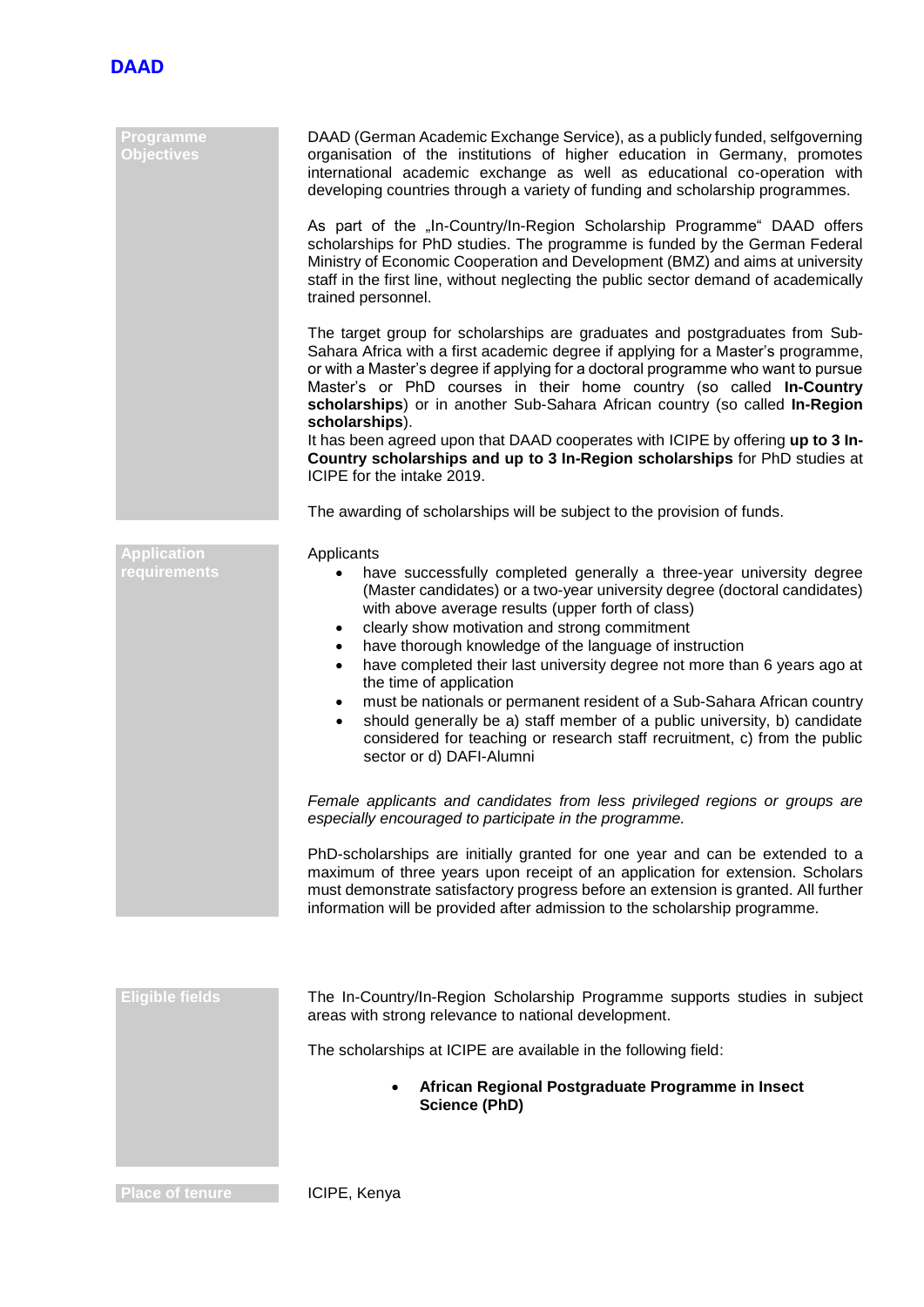

| <b>Duration and</b><br>Commencement | The duration<br>of the PhD programme is generally three years                                                                                                                                                                                                                                                                                                                                                                                                                                                                                                                                                  |
|-------------------------------------|----------------------------------------------------------------------------------------------------------------------------------------------------------------------------------------------------------------------------------------------------------------------------------------------------------------------------------------------------------------------------------------------------------------------------------------------------------------------------------------------------------------------------------------------------------------------------------------------------------------|
|                                     | generally starting in September.                                                                                                                                                                                                                                                                                                                                                                                                                                                                                                                                                                               |
| <b>Applicaion and</b>               | The application process contains two steps.                                                                                                                                                                                                                                                                                                                                                                                                                                                                                                                                                                    |
| <b>Selection Procedure</b>          | First step:<br>Applicants must apply for their studies at ICIPE using the contacts and the method<br>that is prescribed by the institution. ICIPE has set its own deadlines.                                                                                                                                                                                                                                                                                                                                                                                                                                   |
|                                     | ICIPE will screen, pre-select (according to DAAD selection criteria) and short-list<br>the applicants. A detailed report consisting of the shortlisting procedure, the entire<br>list of applicants, the ranked shortlist and the shortlisting panel members will also<br>be availed to DAAD. The ranked shortlist will contain preferably triple (at least<br>double) the number of scholarships that have been attributed to the institution.                                                                                                                                                                |
|                                     | DAAD reserves the right of final selection.                                                                                                                                                                                                                                                                                                                                                                                                                                                                                                                                                                    |
|                                     | Second step:<br>Pre-selected candidates are asked to log into the DAAD portal and register<br>themselves and submit an DAAD application.                                                                                                                                                                                                                                                                                                                                                                                                                                                                       |
|                                     | 1. Register online via the DAAD-Portal (if not already registered):<br>https://portal.daad.de                                                                                                                                                                                                                                                                                                                                                                                                                                                                                                                  |
|                                     | 2. Apply online via the DAAD-Portal under the tab "Personal Funding"/<br>"Application"                                                                                                                                                                                                                                                                                                                                                                                                                                                                                                                         |
|                                     | Documents to be submitted:                                                                                                                                                                                                                                                                                                                                                                                                                                                                                                                                                                                     |
|                                     | DAAD application form duly filled (available in the DAAD-Portal)<br>Hand signed curriculum vitae (please use the european specimen<br>form at http://europass.cedefop. Europa.eu), including a list of<br>publications (if applicable).<br>2 recommendation letters by university teachers<br>Letter of admission for the host university / institution / network<br>Certified copies of university degree certificates including transcripts<br>Letter of motivation (if applicable: mentioning the planned research<br>$\overline{a}$<br>stay in Germany, see "Additional benefits")<br>Copy of the passport |
|                                     | PhD candidates have to submit the following additional documents:                                                                                                                                                                                                                                                                                                                                                                                                                                                                                                                                              |
|                                     | Declaration of acceptance from the academic supervisor<br>۰<br>Detailed and precise PhD proposal, including detailed work and time<br>table (if applicable: mentioning the planned research stay in<br>Germany, see "Additional benefits")<br>Abstract of the proposal on one page (please include name and title<br>of proposal                                                                                                                                                                                                                                                                               |
|                                     |                                                                                                                                                                                                                                                                                                                                                                                                                                                                                                                                                                                                                |
|                                     | Closing date for the submission of DAAD scholarship applications is<br>31.03.2019                                                                                                                                                                                                                                                                                                                                                                                                                                                                                                                              |